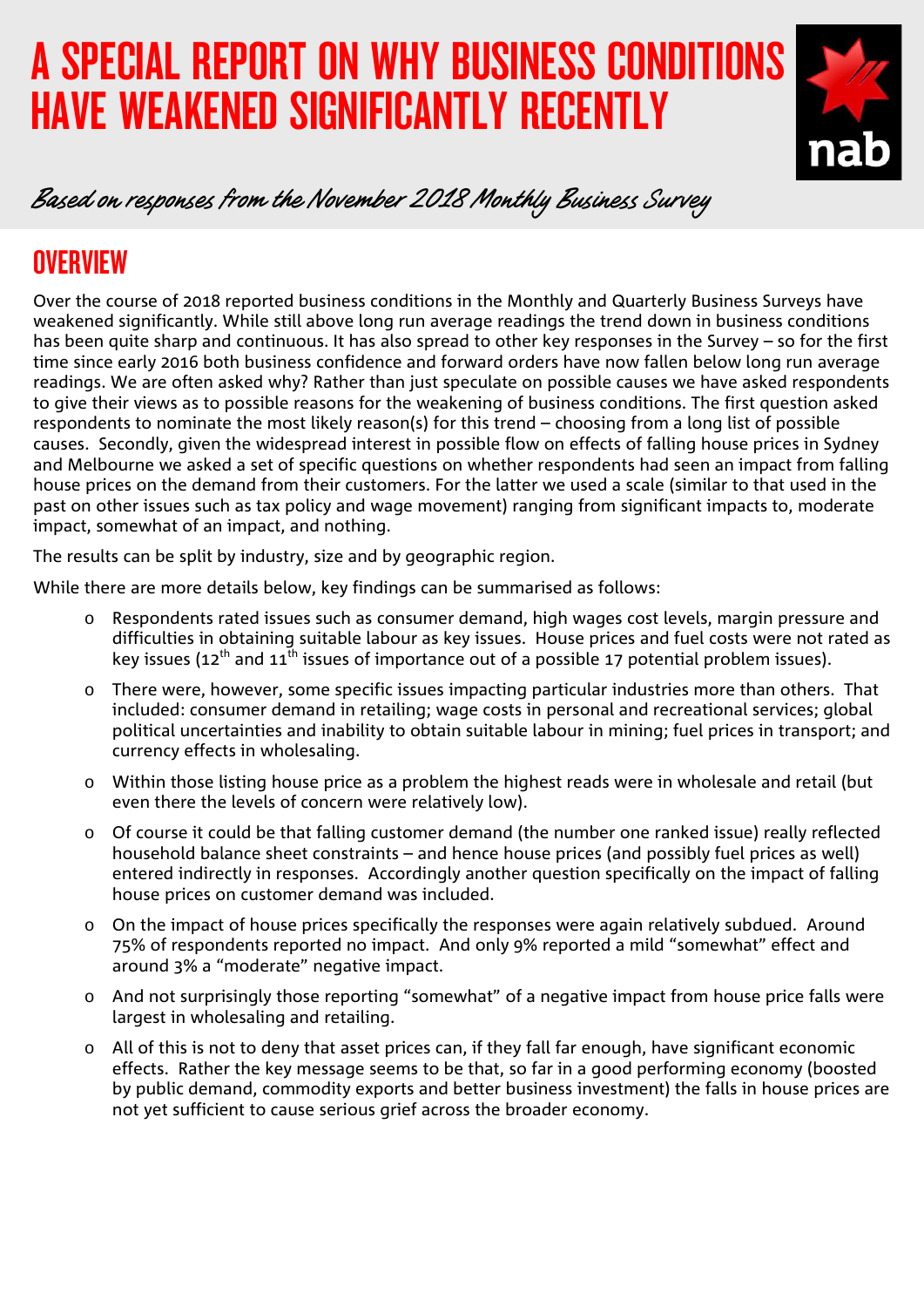### THE EXTENT OF THE SLOWING IN BUSINESS CONDITIONS:

As noted above, while still reporting above long run averaging reading, business conditions has slowed significantly over recent times. The extent of the slowing is shown in the following chart.



And as noted above, current readings for the first time in a number of years for business confidence and forward orders are below long run averages. The latter is also important as we believe it provides the best read from the Survey of what is actually happening in the domestic (private sector) economy – see chart.



2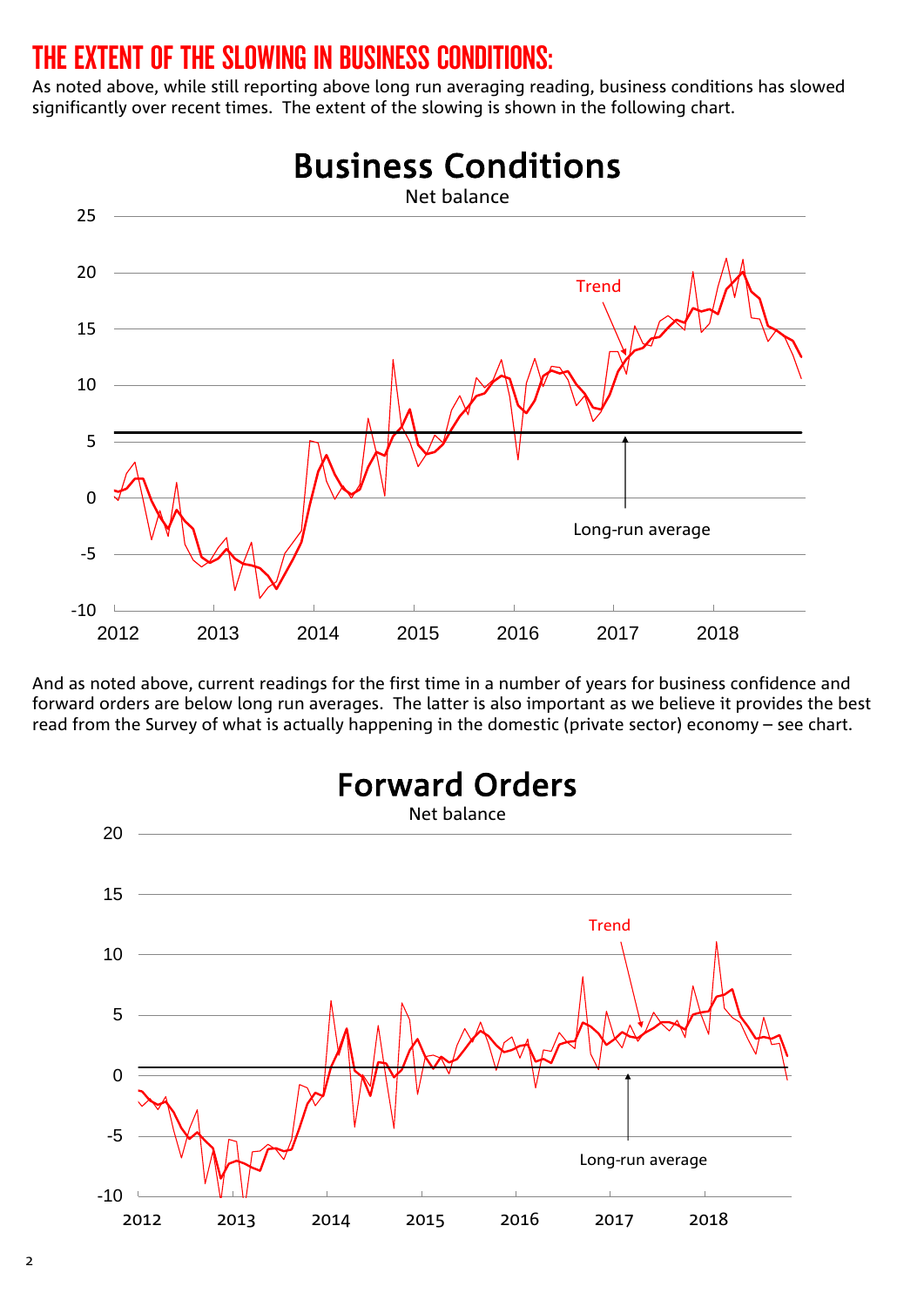## BUSINESS RESPONSES TO WHY BUSINESS CONDITIONS HAVE SLOWED RECENTLY

In response to this slowing respondents were asked to nominate the factor(s) behind this trend. They could nominate more than one issue. The results are summarised in the attached chart – which ranks the issues by importance (that is adding up the responses).



particular industry. As shown below, that included: consumer demand in retailing; wage costs in personal and recreational services; global political uncertainties and inability to obtain suitable labour in mining; fuel prices in transport; and currency effects in wholesaling. Of those industries listing house price as a problem the highest reads were in wholesale and retail (but even there the levels of concern were relatively low)



#### Factors influencing Business Conditions- Industry

(% of respondents)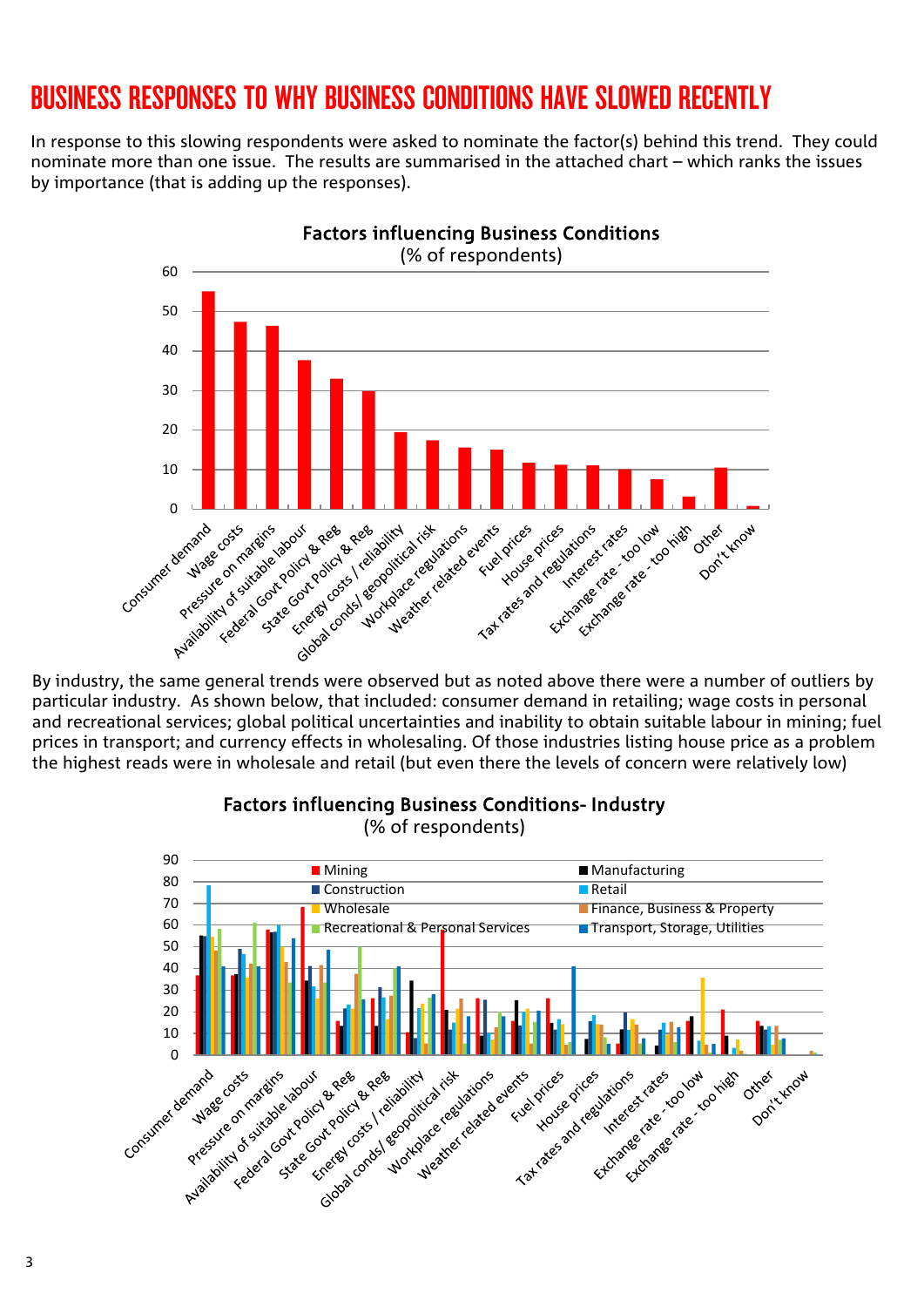Nor were there significant differences across regions – albeit margin pressures and attracting suitable labour appear a more acute problem in Tasmania.



### ARE HOUSE PRICE FALLS IN SYDNEY/ MELBOURNE AFFECTING YOUR FIRM' BUSINESS **CONDITIONS**

As noted above we also explored the possibility that house prices were indirectly affecting business conditions by reducing customer demand. To do this we asked a specific question about whether house price falls in Sydney/ Melbourne were impacting demand. A surprisingly large proportion of the sample said they didn't see any evidence of that – as shown by the following chart



#### Impact of falling Melbourne and Sydney house prices